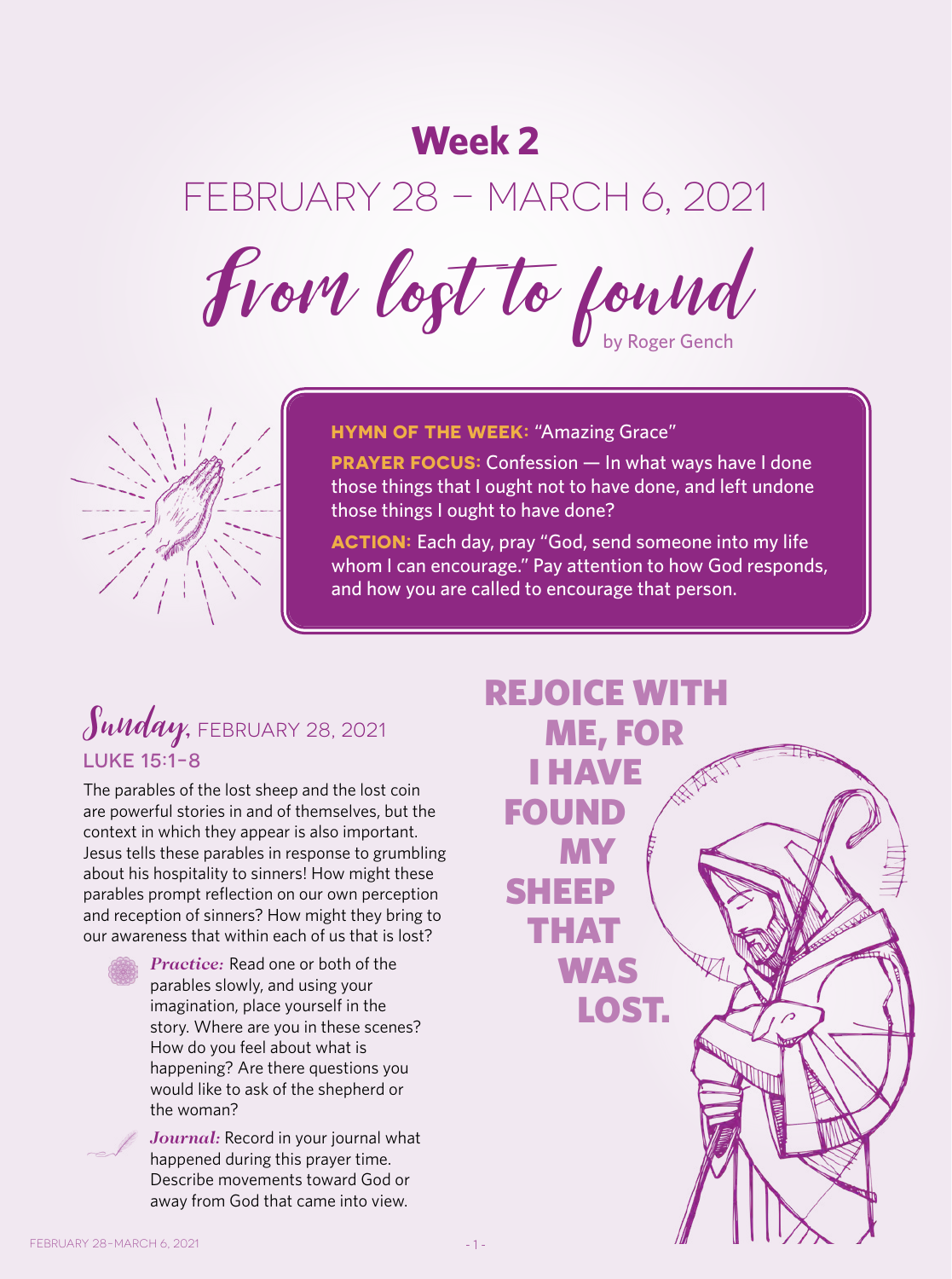#### Monday, MARCH 1, 2021 LUKE 15:11-24

The parable of the prodigal son – or, better, the parable of two lost sons – is likely the most familiar and beloved parable in the Gospels, and it is a moving framework for prayer. Using your imagination, enter into this story, noting where you are in this scene. Focus on each of the three main figures, noting what each evokes for you. (Feel free to mix up the genders in the story: you may wish to imagine two lost daughters or sisters, or a compassionate mother.)



*Practice:* Read the story slowly and prayerfully three times, each time focusing on a different character in the story. Take a few moments after each reading to reflect on what surfaced in your awareness.



*Journal:* Note in your journal what occurred in your three prayers be as specific as you can. Write also of any movements toward God or away from God you discerned.

#### Tuegday, MARCH 2, 2021 PSALM 139:1-12

Psalm 139 is a comforting or disquieting text, depending on one's situation. It can bring peace to one who is in turmoil ("the darkness is not dark to you"); it can also unsettle us as we recall unguarded or unkind remarks ("Even before a word is on my tongue, you know it completely"). God permeates every facet of our lives. The psalm assures us that we are never cut off from the presence of God; but neither can we get away from God.

> *Practice:* Read the psalm slowly and prayerfully several times, mulling over its images and letting them sink into your innermost being. Stay with the images that resonate with you most and ponder their significance for you. Reflect on God's comforting and disquieting presence that is always with you.

*Journal:* Note in your journal any movements toward God and away from God you discern.

## Wednegday, MARCH 3, 2021 GENESIS 1:1-5, 26-31

Genesis 1 invites us to a cosmic perspective on creation and our place within it. As we have already noted with respect to Psalm 8, the word "dominion" does not mean domination, but rather refers to our role as caretakers of God's creation, who tend to it as God does. Most important, God beholds the creation and declares it "very good."

*Practice:* If possible, prayerfully read this Scripture outdoors (or at least in proximity to a window) so that you too can behold creation. Read it three times, contemplating the images that speak to you the most, aware of God's sustaining presence in all creation and in your life.



*Journal:* Note in your journal any movements away from God and toward God that you discern.